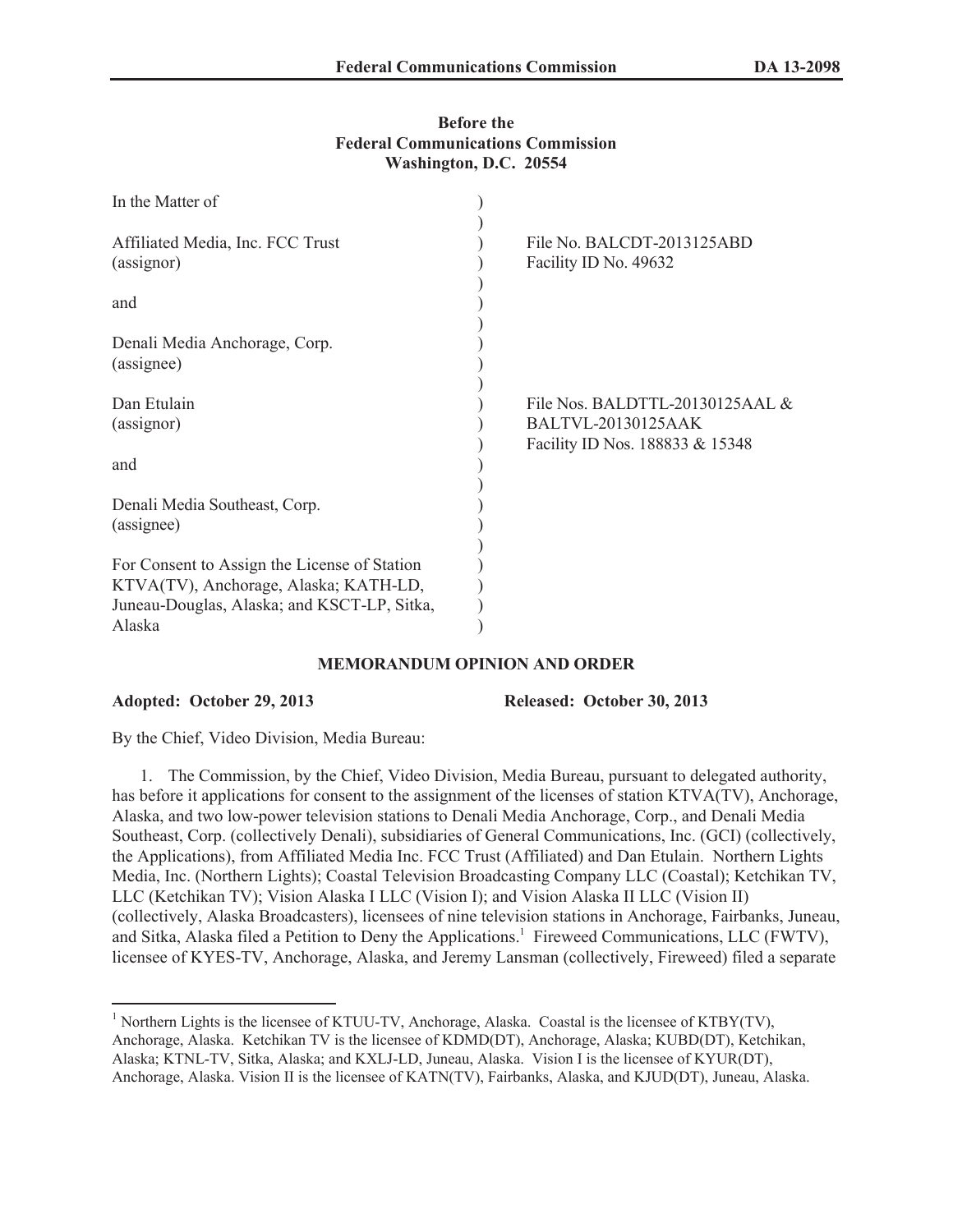Petition to Deny. Walter Gregg filed Informal Objections opposing the transactions.<sup>2</sup> Denali filed oppositions to the Alaska Broadcasters and Fireweed Petitions, as well as to the Gregg Informal Objections, while Affiliated filed an opposition to the Alaska Broadcasters and Fireweed Petitions. For the reasons set forth below, we deny the Petitions and Informal Objections, and grant the abovecaptioned applications.<sup>3</sup>

# **I. BACKGROUND**

2. The Alaska Broadcasters argue that GCI holds a unique position in the Alaska media market.<sup>4</sup> According to the Alaska Broadcasters, GCI terrestrial cable systems pass 90 percent of all Alaska television households, more than half of which subscribe to its service.<sup>5</sup> The Alaska Broadcasters state that, because of the unique geographic terrain of Alaska, GCI faces little to no competition from satellite MVPD services such as DISH or DIRECTV.<sup>6</sup> They maintain that local news is produced at stations in the Anchorage market, and then passed through GCI cables to television stations in Juneau and Fairbanks.<sup>7</sup> In addition, they also claim that GCI provides more than a 70 percent share of the consumer broadband market, part of which service is federally financed.<sup>8</sup>

3. The Alaska Broadcasters contend that the anticompetitive potential consequences here are as great or greater than those resulting from the acquisition of NBC Universal Inc. (NBCU) by Comcast Corporation (Comcast) in 2011, and warrant a hearing or the imposition of even stronger conditions on GCI than were imposed on Comcast in the *Comcast-NBCU Order*. <sup>9</sup> They contend that GCI has the ability to reduce or eliminate programming exclusivity by importing the signal of another television station into a market; by carrying a direct feed of the CBS or NBC network signal if it cannot reach a retransmission consent agreement with the affiliates in those other markets; or by demanding that a

5 *Id*. at 3.

6 *Id*. at 6.

7 *Id*.

8 *Id*. at 5.

<sup>&</sup>lt;sup>2</sup> Letter from Walter Gregg to License Renewal Processing Team, Video Div. FCC, File No. BALCDT-20130125ABD (filed Feb. 26, 2013); Letter from Walter Gregg to License Renewal Processing Team, Video Div. FCC, File No. BALTVL-20130125AAK (filed Feb. 26, 2013) (collectively, Gregg Informal Objections).

<sup>&</sup>lt;sup>3</sup> We deny the Motion to Accord "Permit-But-Disclose" Status filed by certain of the Alaska Broadcasters because we do not believe that changing the *ex parte* status of this proceeding would have assisted the Commission in addressing the arguments raised in the pleadings. Northern Lights, Coastal, and Ketchikan TV Motion to Accord "Permit-But-Disclose" Status, File Nos. BALCDT-20130125ABD & BALTVL-20130125AAK (filed Jan. 31, 2013). Movants have had a full opportunity to make their arguments in their pleadings, and they fail to explain what additional information they could provide in meetings that they did not provide otherwise. The Commission has previously rejected similar motions on this basis. *See*, *e.g.*, *Wahpeton School District*, Order on Reconsideration, 25 FCC Rcd 5806, 5809, ¶ 14 (Broadband Div. WTB 2010).

<sup>4</sup> Alaska Broadcasters Petition at 1.

<sup>9</sup> *Id*. at 2-3, 22-23 (citing *Applications of Comcast Corporation, General Electric Company and NBC Universal, Inc. for Consent to Assign Licenses and Transfer Control of Licensees*, MB Docket No. 10-56, Memorandum Opinion and Order, 26 FCC Rcd 4238 (2011)) (*Comcast-NBCU Order*).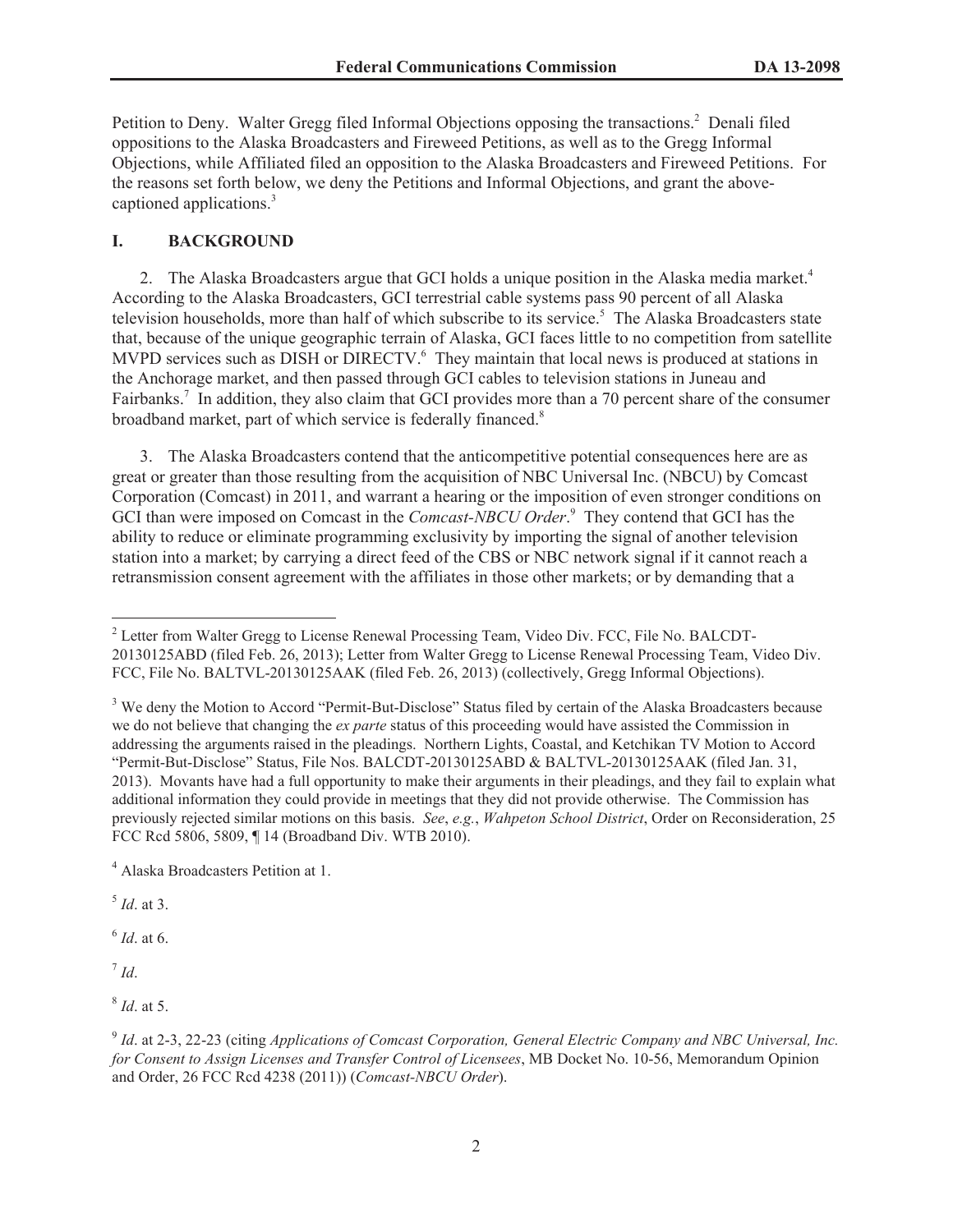network move its affiliation to GCI-owned stations. Further, the Alaska Broadcasters argue that GCI will have the ability and incentive to discriminate against content from unaffiliated video providers on its broadband systems. In addition, the Alaska Broadcasters argue that GCI intends to reduce over-the-air service, possibly through the substitution of a shorter transmission tower, in order to increase subscriptions to its cable systems. Finally, the Alaska Broadcasters assert that GCI has threatened to distort the news by compromising the journalistic independence of the Applicants' news operations.

4. Fireweed complains that GCI now seeks to add vertical dominance to what is nearly a horizontal monopoly on the distribution of news and information within Alaska.<sup>10</sup> Fireweed seeks public hearings on the proposed merger in various places in Alaska. Absent such hearings, Fireweed asks that the Commission study the potential for abuse. In particular, it points to GCI's business incentive to give preference to their own broadcast stations to the disadvantage of their competitors, and the likelihood of unfair treatment to competing stations with regard to retransmission consent negotiations.<sup>11</sup> Mr. Gregg expresses a concern about the lack of assurances that GCI will continue over-the-air availability of NBC or CBS programming, and that GCI may terminate their broadcasts in order to drive up subscribership of its cable service.

5. Denali responds that this is a small transaction that involves only a single full-power station. It asserts that the Alaska Broadcasters Petition is speculative and hyperbolic. Instead, it maintains that this small acquisition will create substantial benefits for Alaskans by expanding local news programming; furthering investment in news staff; establishing a state-of-the-art HD news and production facility; and expanding coverage of live, on-location news events and severe weather.<sup>12</sup>

6. Denali maintains that one station, KTUU-TV, holds a near-monopoly in local news production, and that this transaction will actually further competition. It also responds that GCI's launch of a broadcast division is fully consistent with the Commission's rules, and that the Petitioners are fully protected by the Commission's network non-duplication and retransmission consent rules, with which it intends to comply.<sup>13</sup> Denali also argues that the instant transaction has no meaningful similarities to the Comcast-NBCU merger, primarily because of the enormous libraries of content owned by NBCU, and that GCI's broadband internet service is not relevant here.<sup>14</sup> Denali argues that the allegation of news distortion is based on suppositions about unobjectionable statements made by GCI's representatives. In any case, Commission policies do not prevent, according to Denali, the launch of a newscast with a particular editorial perspective, even if such plans existed.<sup>15</sup> Affiliated urges denial of the Petition because the Alaska Broadcasters raise generalized policy concerns regarding common ownership of cable

<sup>13</sup> *Id*. at 15-21.

<sup>14</sup> *Id*. at 21-23.

<sup>15</sup> *Id*. at 27-28.

<sup>&</sup>lt;sup>10</sup> Fireweed Petition at 6.

 $11$  *Id.* at 11.

<sup>&</sup>lt;sup>12</sup> Denali Opposition to Alaska Broadcasters Petition at 9-12.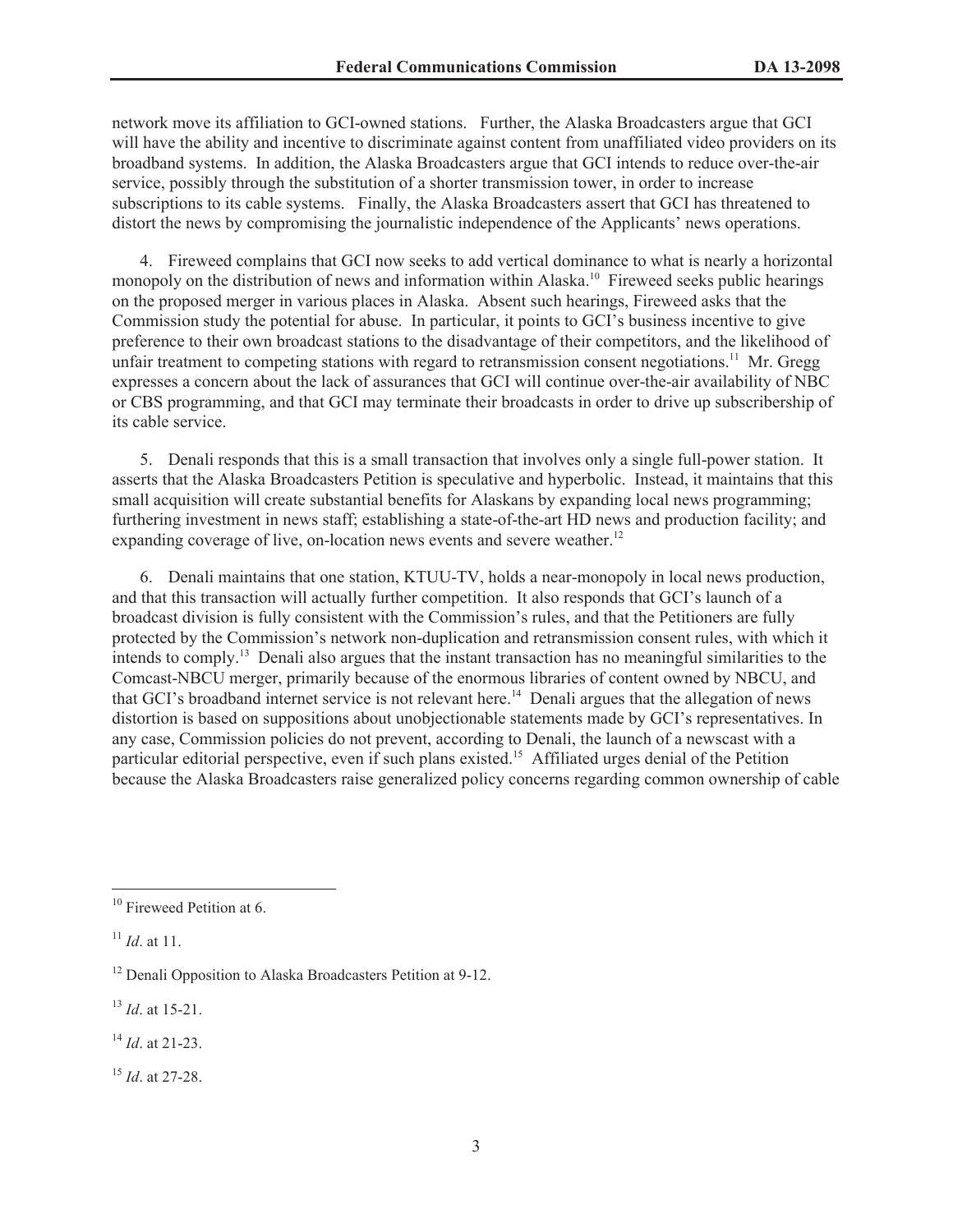systems and broadcast television stations, but that Congress, the courts, and the Commission have all repealed the previous cable/broadcast cross-ownership rule.<sup>16</sup>

7. Denali points out that the Fireweed Petition does not indicate that grant of the Applications would violate any Commission rule or policy, and that any rule changes should take place in a wider rulemaking proceeding.<sup>17</sup> Denali also argues that GCI's intention to invest in the Stations' news operations and community-responsive programming furthers the public interest. Denali and Affiliated both contend that the Commission long ago rejected the concerns of cable providers favoring their broadcast affiliates when it repealed the cable/broadcast cross-ownership rule.<sup>18</sup> Affiliated also notes that the Fireweed pleading was not served on Affiliated and that at most, should be treated as an informal objection. Denali argues that Gregg's concern about terminating on-air network programming is unsupported, speculative, and at odds with the Commission's policy not to regulate programming.<sup>19</sup> Denali also argues that any concerns about removal of programming should be raised in an industry-wide proceeding.<sup>20</sup>

8. In their Reply, the Alaska Broadcasters reiterate their public interest arguments, asserting that the repeal of the cable/broadcast cross-ownership rule does not relieve the Applicants' burden of showing how a grant would serve the public interest.<sup>21</sup> Further, they contend that the *Comcast-NBCU Order* is directly relevant because even though GCI does not own a network, its control over cable and broadband systems give it at least as much potential to demand concessions as Comcast would have.<sup>22</sup> The Alaska Broadcasters also argue that Denali's assurances to comply with Commission rules without enforceable conditions are insufficient, $^{23}$  and that a hearing is necessary to identify GCI's true intentions for maintaining or reducing over-the-air service and plans for its broadband service.<sup>24</sup>

<sup>20</sup> *Id*. at 3-4.

<sup>22</sup> *Id*. at 5-7.

<sup>23</sup> *Id*. at 7-9.

<sup>24</sup> *Id*. at 9-11.

<sup>&</sup>lt;sup>16</sup> Affiliated Opposition to Alaska Broadcasters Petition at 2 ("Congress repealed the statutory prohibition against cable/broadcast cross-ownership in 1996. *See* Telecommunications Act of 1996, Pub. L. No. 104-104, § 202(i)(1), 110 Stat. 56, 112 (1996). The D.C. Circuit struck down the Commission's subsequent effort to retain its cable/broadcast cross-ownership rule in 2002. *See Fox Television Stations, Inc. v. FCC*, 280 F.3d 1027 (D.C. Cir. 2002), *modified on reh'g*, 293 F.3d 537 (D.C. Cir. 2002). The Commission ultimately repealed its cable/broadcast cross-ownership rule in 2003. *See 1998 Biennial Regulatory Review – Review of the Commission's Broadcast Ownership Rules and Other Rules Adopted Pursuant to Section 202 of the Telecommunications Act of 1996*, 18 FCC Rcd 3002 (2003).")

<sup>&</sup>lt;sup>17</sup> Denali Opposition to Fireweed Petition at 2.

<sup>18</sup> *Id*. at 2; Affiliated Opposition to Fireweed Petition at 2.

<sup>&</sup>lt;sup>19</sup> Denali Opposition to Informal Objections, File Nos. BALCDT-20130125ABD, BALDTL-20130125AAL (filed May 14, 2013) (Denali Opposition to Gregg Objection).

<sup>&</sup>lt;sup>21</sup> Alaska Broadcasters Reply at 5.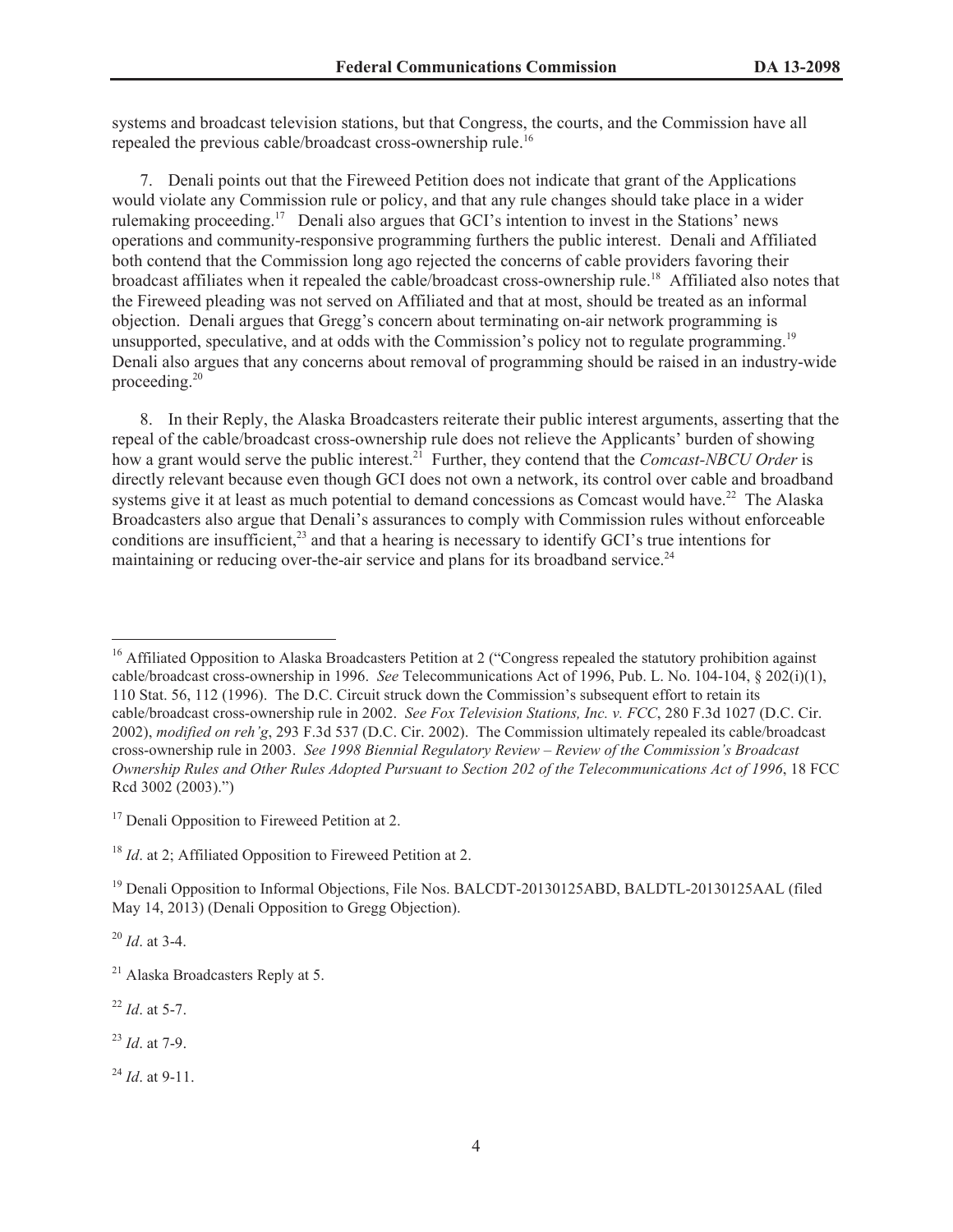9. Fireweed, in its Reply, argues that the Commission's net-neutrality rules are insufficient to prevent blocking of content, and that in an era of accelerating technological change, the Commission should change its rules in the analysis of individual cases of contested interests.<sup>25</sup> In his Reply to the Denali Opposition, Mr. Gregg reiterates his concern, among other things, about Denali's lack of response to his public interest objections.<sup>26</sup>

# **II. DISCUSSION**

10. The Commission applies a two-step analysis to a petition to deny under the public interest standard. First, it must determine whether the petition contains specific allegations of fact sufficient to show that granting the application would be *prima facie* inconsistent with the public interest.<sup>27</sup> These specific allegations must be supported by the affidavit of a person with knowledge of the facts alleged, except for those of which we may take official notice.<sup>28</sup> If the specific allegations make a *prima facie* case, we next examine and weigh the evidence presented, to determine "whether the totality of the evidence raises a substantial and material question of fact justifying further inquiry."<sup>29</sup>

11. The petitions and informal objections fail to meet this statutory burden. We conclude that the petitions to deny and objections do not make a *prima facie* showing that grant of the Applications would be inconsistent with the public interest, convenience and necessity.<sup>30</sup> We find that the Applications do not propose a transaction that would violate any Commission's rule or policy, and that the objections advanced by its proponents are more appropriate for industry-wide proceedings, are unsupported, or are otherwise speculative with regard to future harms.

12. We find further that the facts and public interest concerns addressed in the *Comcast-NBCU Order* are clearly distinguishable from those presented by this single-station transaction. As the Commission stated in the *Comcast-NBCU Order*, the merger between Comcast and NBC Universal proposed "in a single joint venture . . . the broadcast, cable programming, online content, movie studio, and other businesses of NBCU with some of Comcast's cable programming and online content

<sup>27</sup> 47 U.S.C. §309(d)(1); *Astroline Communications Co. Ltd. Partnership v. FCC*, 857 F.2d 1556 (D.C. Cir. 1988).

 $^{28}$  47 U.S.C. §309(d)(1); 47 C.F.R. 73.5006(b).

<sup>29</sup> *Citizens for Jazz on WRVR v. FCC*, 775 F.2d 392, 395 (D.C. Cir. 1985).

 $25$  Fireweed Reply at 4.

<sup>&</sup>lt;sup>26</sup> Letter from Walter Gregg to License Renewal Processing Team, Video Div. FCC, File Nos. BALCDT-20130125ABD, BALDTL-20130125AAL (filed Jun. 10, 2013).

 $30\,$  47 C.F.R. § 1.939(d). We also find that Fireweed failed to properly serve the pleading on either the licensee or its counsel in violation of section  $309(d)(1)$  of the Act and section 1.47 of the Commission's rules. 47 U.S.C. § 309(d)(1); 47 C.F.R. § 1.47. Accordingly, we will dismiss Fireweed's pleading as a petition to deny. We will, however, treat the pleading as an informal objection pursuant to Section 73.3587 of the Rules. 47 C.F.R § 73.3587. We also reject the charges that the Commission did not allow sufficient public notice to participate in this proceeding. Gregg criticizes the Commission's January 30, 2013 public notice that the Applications were accepted for filing because it failed to identify a right to comment or procedures to do so, and that the newspaper notice with regard to the prospective assignment of KATH-LD lacked certain specifics. However, Gregg does not cite to any rule violation or how any notice is inconsistent with the requirements for full-power and low-power stations, respectively.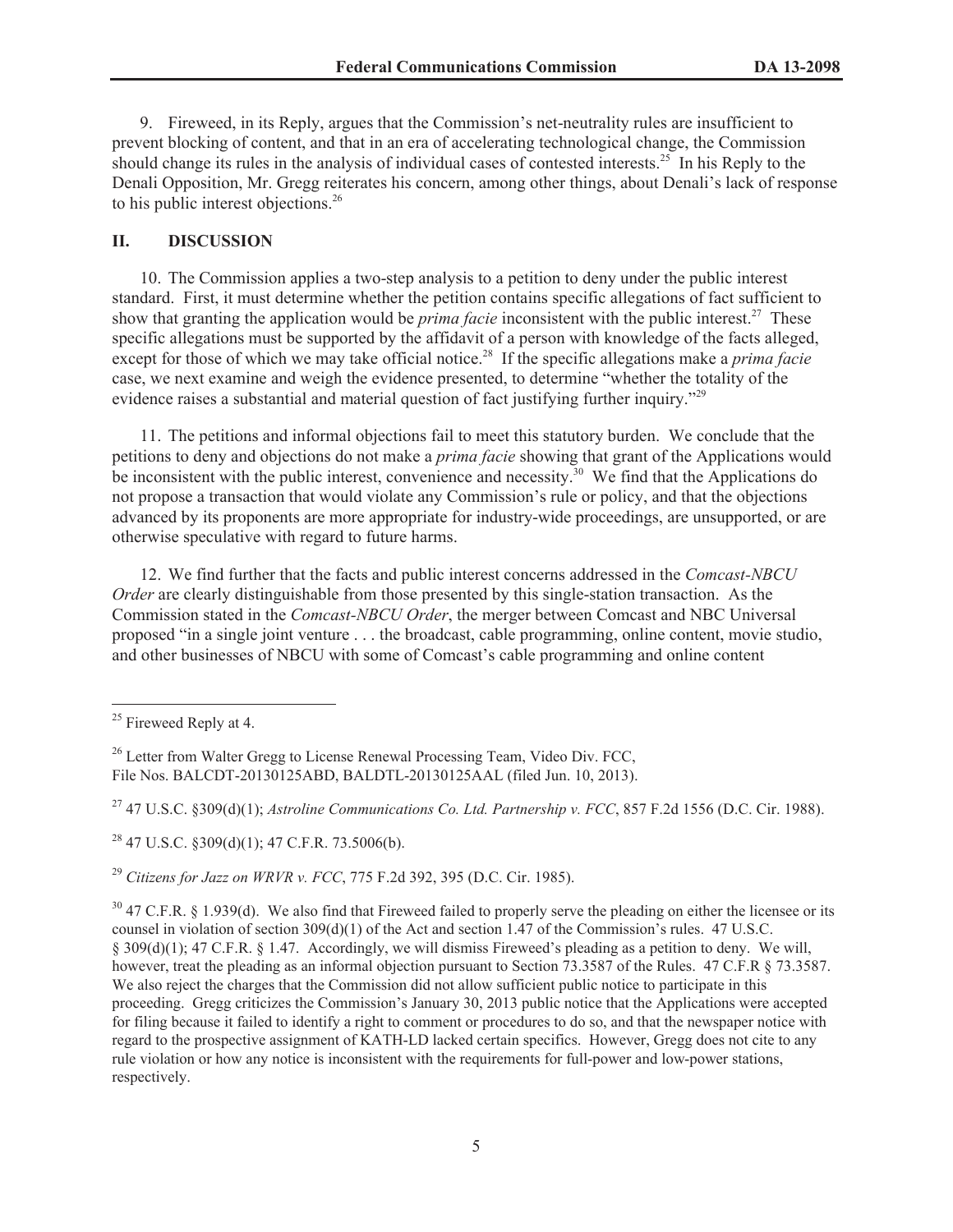businesses."<sup>31</sup> As noted by the Commission, the merger proposed common ownership of two broadcast networks, 26 broadcast television stations, and NBCU's cable programming, which included CNBC, MSNBC, Bravo, and USA Network.<sup>32</sup> The Commission noted at the time that the transaction was "unprecedented." Despite the fact that the allegations here are speculative as to future harms, we will address them briefly below. We agree with Denali and Affiliated that most of these allegations have been directly addressed and rejected by the Commission and/or courts in repeal of the cable/broadcast cross-ownership rule. Others have been addressed and rejected in other, related rulemakings.

# **A. Program Carriage and Exclusivity Issues**

13. As an initial matter, we find that there is no *prima facie* demonstration of a violation of Commission rules or policies. Even if any of the multiple allegations regarding program carriage were true – which include speculation about affiliate bypass through a direct network feed, $33$  as well as anticompetitive discrimination with regard to retransmission consent,<sup>34</sup> channel placement<sup>35</sup> and channel displacement<sup>36</sup> – they have all been raised and dismissed by this agency and the courts as improper bases to stop the proposed acquisition.

14. In particular, the Commission recognized and dismissed concerns of discrimination and bypass when it repealed the network/cable cross-ownership rule,<sup>37</sup> and the D.C. Circuit in *Fox* relied on this analysis in invalidating the cable/broadcast cross-ownership rule.<sup>38</sup> The Commission's rules require cable operators to negotiate retransmission consent in good faith,<sup>39</sup> and broadcasters always have the option of invoking their "must carry" rights to compel GCI to carry their programming.<sup>40</sup> Broadcasters also have access to a dispute-resolution process for signal carriage and channel positioning, including the

<sup>32</sup> *Id*.

<sup>34</sup> *See*, *e.g*., *id*.

<sup>35</sup> *Id*. at 8.

<sup>37</sup> The Commission found that the losses incurred by local affiliate bypass would outweigh the gains, undermine the value of the cable system, and damage affiliates in which the networks had made substantial investments. *1992 Report*, 7 FCC Rcd at 6166,  $\parallel$  15 ("Although the various scenarios for discrimination and bypassing could conceivably occur, we believe that their merit as arguments to retain the rule is questionable because the strategies are inconsistent with one another and are contrary to the economic interests of network-cable owners.").

<sup>38</sup> *Fox Television Stations, Inc. v. FCC*, 280 F.3d 1027, 1050 (D.C. Cir. 2002) (*Fox*).

<sup>39</sup> 47 C.F.R. § 76.65.

 $^{40}$  47 C.F.R. § 76.57.

<sup>31</sup> *Comcast-NBCU Order* at 4240, ¶ 1.

<sup>33</sup> *See*, *e.g.*, Alaska Broadcasters Petition at 13.

<sup>36</sup> *Id*. at 9.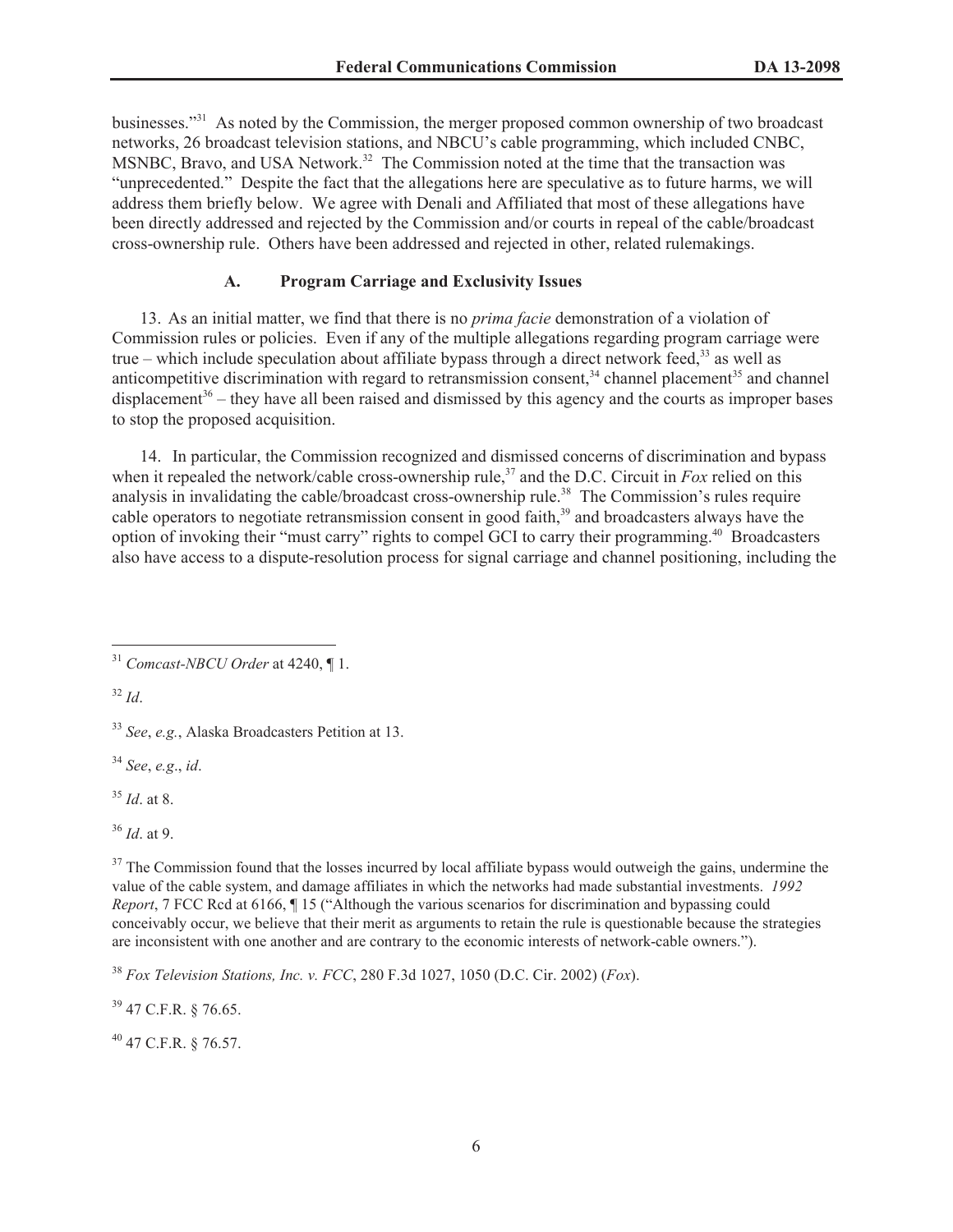right to file complaints.<sup>41</sup> The appropriate place to seek broader changes to the current program carriage rules would be an industry-wide proceeding, rather than a specific license assignment request.<sup>42</sup>

15. We give no weight to the Alaska Broadcasters' argument that the reasoning behind *Fox* hinged upon the presence of direct broadcast satellite (DBS) providers to lower the risk of discrimination, and the difficulties of DBS operators to provide service in Alaska somehow makes a repeal of the local cable/broadcast cross-ownership rule inapplicable to the Alaska markets.<sup>43</sup> *Fox* made no exception or qualification for Alaska or any other geographic area. Similarly, we do not give any credence to speculation or hearsay regarding prospective violations posed by other parties.<sup>44</sup>

16. In addition, we find that the reasoning behind the Commission's acceptance of and imposition of conditions in the *Comcast-NBCU Order* has no bearing here. The concern about Comcast's reduction of the local exclusivity of NBC affiliate stations that it did not own and operate<sup>45</sup> is distinguishable here, where the network negotiating third-party stations' affiliation agreements is not a party to the transaction. As Denali points out, the ownership of the Stations would not accord GCI with the leverage necessary to force a top-four television network to drop other affiliates, allow a network bypass, or diminish existing exclusivity rights with other affiliates. Moreover, the acquisition actually increases GCI's reliance on over-the-air distribution of the affiliated networks because the Stations' value depends on that affiliation.<sup>46</sup>

### **B. Discrimination on its Broadband Systems**

17. Several parties argue that GCI will have the ability and incentive to discriminate on its broadband network after the transaction is consummated. The Alaska Broadcasters assert that because GCI has over 70 percent of the consumer broadband connections in Alaska, and because GCI will employ its TERRA system to be the only broadband supplier that serves parts of rural Alaska, the Commission must follow its *Comcast-NBCU Order* precedent by identifying the risk that GCI will engage in blocking or discriminating against unaffiliated content distributors.<sup>47</sup> Fireweed alleges that the Commission's net

 $41$  47 C.F.R. § 76.61.

<sup>42</sup> *See*, *e.g.*, *Applications of AT&T Inc. and Cellco Partnership d/b/a Verizon Wireless*, Memorandum Opinion and Order, 25 FCC Rcd 8704, 8749, ¶ 104 (2010) ("[W]e find here that the conditions proposed regarding exclusive handset agreements are not narrowly tailored to prevent a transaction-specific harm. We find that the proposed conditions instead apply broadly across the industry and are therefore more appropriate for a Commission proceeding where all interested industry parties have an opportunity to file comments.") (footnotes omitted)

<sup>43</sup> Alaska Broadcasters Petition at 16.

<sup>&</sup>lt;sup>44</sup> For example, the Alaska Broadcasters cite a Coastal executive who heard from a programming syndicator that it "was 'common knowledge' among syndicators that GCI intends to acquire affiliates of each of the major networks in Alaska, and then take competing stations off of its cable and broadband systems and carry its own station signals and GCI's news across Alaska." However, a declaration supporting a petition to deny must be supported by personal knowledge of factual allegations, rather than hearsay. 47 C.F.R. § 1.939(d); *see, e.g.*, *Living Proof, Inc. Big Pine, California*, Letter, 24 FCC Rcd 2382, 2385 n.29 (Aud. Div. MB 2009) (declining to credit hearsay statements of third party).

<sup>45</sup> *Comcast-NBCU Order* at 4307-08, ¶ 164.

<sup>46</sup> Denali Opposition to Alaska Broadcasters Petition at 16-17.

<sup>47</sup> Alaska Broadcasters Petition at 18-20 (citing *Comcast-NBCU Order*, 26 FCC Rcd at 4275, ¶ 93).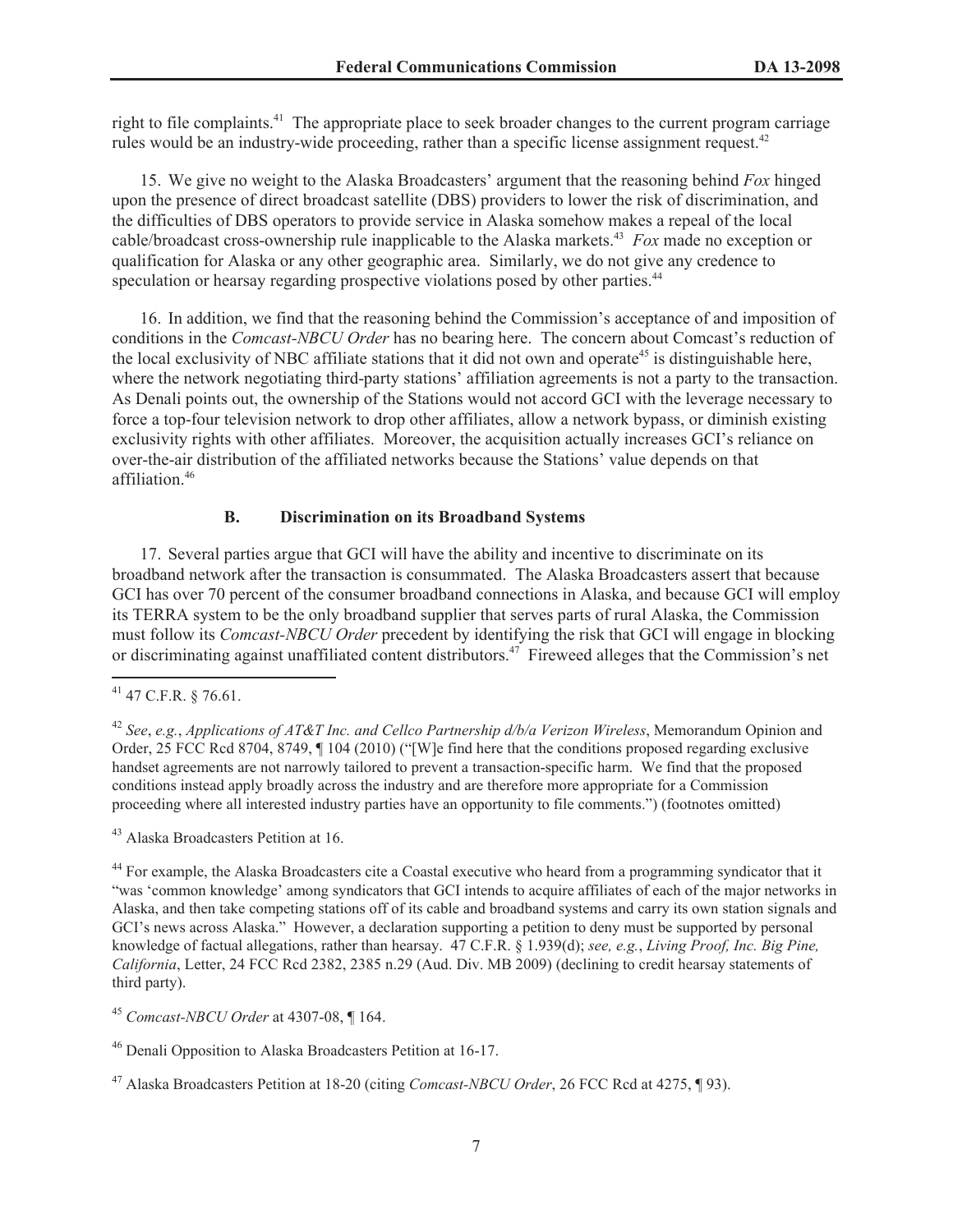neutrality rules would not prevent the blocking of content offered by Fireweed Communications and others.<sup>48</sup>

18. We disagree with these objections, and conclude that no additional conditions are necessary or appropriate to prevent GCI from discriminating against other content providers over its broadband network. The record indicates that facts underlying the instant transaction are distinguishable from those in the Comcast-NBCU acquisition. GCI's proposed purchase of one full-power and two low power television stations simply does not raise any of the issues regarding access to content that were raised in the *Comcast-NBCU Order*, where NBCU's ownership of video programming assets and the potential to limit competitors' content were the factors that created a risk of discrimination.<sup>49</sup>

# **C. Reduction in Over-the-Air Service**

19. We deny the Alaska Broadcasters' request for conditions to block GCI from relocating its tower as speculative, premature, and unsupported. According to a declaration submitted by an employee of KTUU-TV, a GCI staffer stated that GCI did not care about the tower currently used by KTVA(TV), which is currently in poor condition, and that it may move the antenna and transmitter to the top of a building in Anchorage, reducing its coverage.<sup>50</sup> We agree with Denali that this speculation about what GCI may or may not do is not only groundless, but premature. As Denali points out, it will not make determinations of whether the tower needs to be replaced until it owns KTVA(TV), but the Commission's rules already impose specific coverage requirements regarding a station's principal community, and Denali states that it is aware of and will abide by those rules.<sup>51</sup>

20. Similarly, we also dismiss Gregg's allegations that GCI seeks to buy up its competitors in order to "snuff out" their on-air programming, based on his belief that a cable company's interest may conflict with that of over-the-air viewers.<sup>52</sup> Gregg does not provide any basis for his assertion that GCI would terminate the Stations' broadcasts, other than a lack of express assurance in the Denali Press Release to continue programming, and the Denali Press Release's stated intention of re-branding the Stations to transform them into a news and entertainment leader and a statewide platform for news and information.<sup>53</sup> This charge is not only speculative, but at odds with the press release itself, which stated that GCI welcomes the challenge of helping restore KTVA(TV) to the community leader it once was and building on KATH and KSCT's reputations. Also, this allegation should only be raised in an industrywide rulemaking proceeding, as the Commission's repeal of the cross-ownership rule precludes any reliance on this argument here.

<sup>48</sup> Fireweed Reply at 4 (citing *Preserving the Open Internet; Broadband Industry Practices*, GN Docket No. 09-191, WC Docket No. 07-52, Report and Order, 25 FCC Rcd 17905 (2010) and *Comcast-NBCU Order* at 4275, ¶ 92).

<sup>49</sup> *Comcast-NBCU Order* at 4275, ¶ 93.

 $50$  Alaska Broadcasters Petition at 8-9 & Att. B, Declaration of R. Paul Treece.

<sup>&</sup>lt;sup>51</sup> Denali Opposition to Alaska Broadcasters Petition at 23-24 (citing 47 C.F.R. § 73.625).

 $52$  Gregg KTVA Objection at  $\P\P$  4, 5, 7.

<sup>53</sup> *Id*. at ¶ 3 (citing Denali Media Holdings Purchases Anchorage CBS Affiliate and Southeast Alaska NBC Affiliates, Press Release (rel. Nov. 9, 2012)).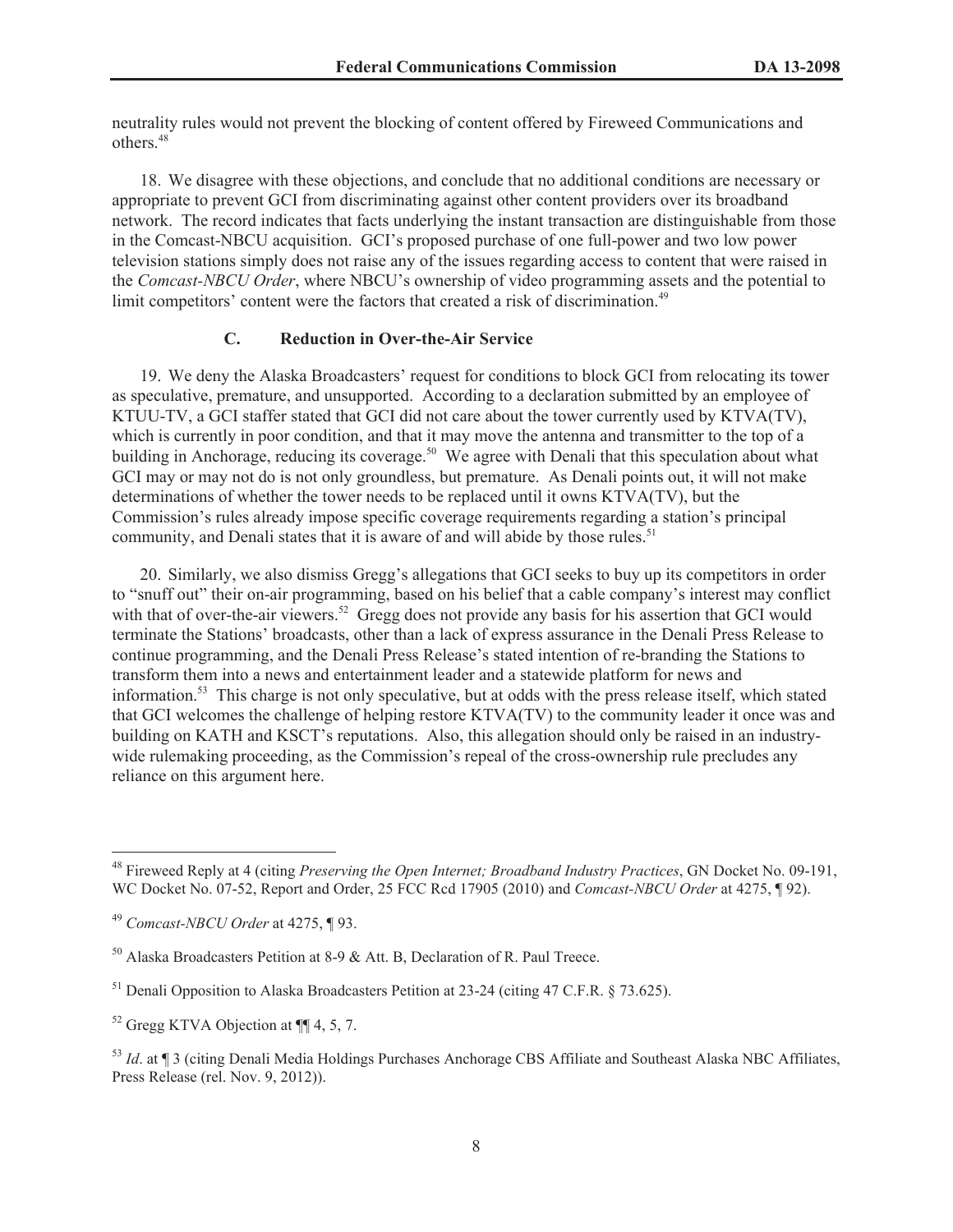# **D. Journalistic Independence**

21. The Alaska Broadcasters argue that GCI has made threats of news distortion that are contrary to the public interest, $54$  and that the Applications lack the necessary commitment to journalistic integrity upon which the Commission conditioned the approval of the *Comcast-NBCU* proceeding.<sup>55</sup> Specifically, the Alaska Broadcasters allege that GCI has explicitly told other stations and potential employees that it plans to tailor the news to be more "business-friendly" that would assure viewpoints favorable to GCI's corporate interests.<sup>56</sup>

22. The allegations regarding journalistic independence are speculative and based on hearsay, but, even if true, would be insufficient to make out a *prima facie* showing that grant of the Applications would be inconsistent with the public interest. The First Amendment and section 326 of the Communications Act bar us from withholding approval of a transaction based on a change in editorial perspective. Licensees are entitled to exercise "good faith" editorial discretion.<sup>57</sup>

# **III. ORDERING CLAUSES**

23. Having reviewed the applications, pleadings, and other facts before us, we conclude that, not only will grant of the applications comply with Commission rules, but that grant will serve the public interest, convenience, and necessity.

24. ACCORDINGLY, IT IS ORDERED, That the Petition to Deny filed by the Alaska Broadcasters, and the Informal Objection filed Walter Gregg, ARE DENIED.

25. IT IS FURTHER ORDERED, That the Petition to Deny filed by Fireweed Communications LLC, IS DISMISSED, and, when considered as an Informal Objection, DENIED.

26. IT IS FURTHER ORDERED, That the Motion to Accord "Permit-But-Disclose" Status filed by Northern Lights Media, Inc.; Coastal Television Broadcasting Company LLC; and Ketchikan TV, LLC, IS DENIED.

<sup>&</sup>lt;sup>54</sup> Under Commission precedent, the Commission's news distortion policy is limited in scope, and requires an analysis of both the "substantiality" and "materiality" of a specific allegation. *TVT License, Inc.*, Memorandum Opinion and Order 22 FCC Rcd 13591, 13595 ¶¶ 16-17 (Vid. Div. MB 2007). Such an analysis would be premature based solely on the speculations raised in the Petition.

<sup>55</sup> Alaska Broadcasters Petition at iv, 20-21 (citing *Comcast NBCU Order* at 4322-4323).

<sup>56</sup> *Id*. at 21; *id.*, Decl. of William A. Fielder, III at 2; *id*, Decl. of Scott Centers at 2; *id.*, Decl. of Andrew MacLeod at 2.

<sup>57</sup> *See*, *e.g.*, Letter from Chief, Video Division, Media Bureau, FCC to Kenneth C. Howard, Jr., Esq., 22 FCC Rcd 12744, 12747 (Vid. Div. MB 2007) ("Journalistic or editorial discretion in the presentation of news and public information is the core concept of the First Amendment's Free Press guarantee, and licensees are entitled to the broadest discretion in the scheduling, selection and presentation of news programming."); Letter from Chief, Video Division, Media Bureau, FCC to Victoria Strange, 22 FCC Rcd 12846, 12848 (Vid. Div. MB 2007) ("[T]he FCC is prohibited by section 326 of the Act from censoring programs or from interfering with freedom of expression in broadcasting. The choice of what is or is not covered in the presentation of broadcast news is a matter committed to the licensee's good faith discretion.").